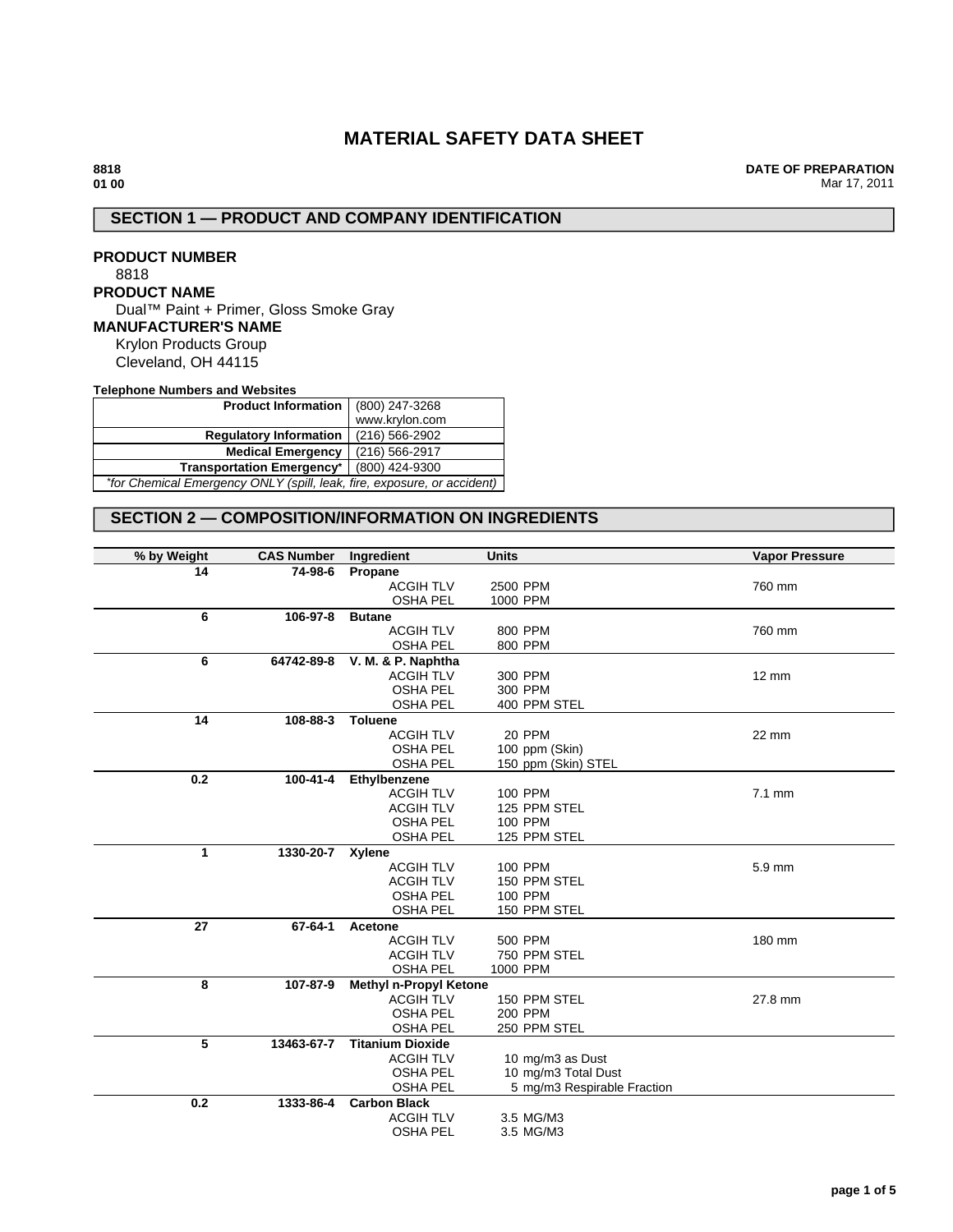# **SECTION 3 — HAZARDS IDENTIFICATION**

## **ROUTES OF EXPOSURE**

INHALATION of vapor or spray mist.

#### EYE or SKIN contact with the product, vapor or spray mist. **EFFECTS OF OVEREXPOSURE**

- **EYES:** Irritation.
- 

**SKIN:** Prolonged or repeated exposure may cause irritation.

**INHALATION:** Irritation of the upper respiratory system.

May cause nervous system depression. Extreme overexposure may result in unconsciousness and possibly death.

Prolonged overexposure to hazardous ingredients in Section 2 may cause adverse chronic effects to the following organs or systems: • the liver

- the urinary system
- the cardiovascular system

• the reproductive system

### **SIGNS AND SYMPTOMS OF OVEREXPOSURE**

Headache, dizziness, nausea, and loss of coordination are indications of excessive exposure to vapors or spray mists. Redness and itching or burning sensation may indicate eye or excessive skin exposure.

### **MEDICAL CONDITIONS AGGRAVATED BY EXPOSURE**

None generally recognized.

#### **CANCER INFORMATION**

For complete discussion of toxicology data refer to Section 11.

## **SECTION 4 — FIRST AID MEASURES**

- **EYES:** Flush eyes with large amounts of water for 15 minutes. Get medical attention.
- **SKIN:** Wash affected area thoroughly with soap and water.
	- Remove contaminated clothing and launder before re-use.
- **INHALATION:** If affected, remove from exposure. Restore breathing. Keep warm and quiet.
- **INGESTION:** Do not induce vomiting. Get medical attention immediately.

## **SECTION 5 — FIRE FIGHTING MEASURES**

| <b>FLASH POINT</b>  | LEL | UEL  | <b>EXTINGUISHING MEDIA</b>         |
|---------------------|-----|------|------------------------------------|
| Propellant $< 0$ °F | 0.9 | 12.8 | Carbon Dioxide, Dry Chemical, Foam |

#### **UNUSUAL FIRE AND EXPLOSION HAZARDS**

Containers may explode when exposed to extreme heat.

Application to hot surfaces requires special precautions.

During emergency conditions overexposure to decomposition products may cause a health hazard. Symptoms may not be immediately

#### apparent. Obtain medical attention. **SPECIAL FIRE FIGHTING PROCEDURES**

Full protective equipment including self-contained breathing apparatus should be used.

Water spray may be ineffective. If water is used, fog nozzles are preferable. Water may be used to cool closed containers to prevent pressure build-up and possible autoignition or explosion when exposed to extreme heat.

## **SECTION 6 — ACCIDENTAL RELEASE MEASURES**

## **STEPS TO BE TAKEN IN CASE MATERIAL IS RELEASED OR SPILLED**

Remove all sources of ignition. Ventilate the area. Remove with inert absorbent.

# **SECTION 7 — HANDLING AND STORAGE**

### **STORAGE CATEGORY**

#### Not Available

#### **PRECAUTIONS TO BE TAKEN IN HANDLING AND STORAGE**

Keep away from heat, sparks, and open flame. Vapors will accumulate readily and may ignite explosively.

During use and until all vapors are gone: Keep area ventilated - Do not smoke - Extinguish all flames, pilot lights, and heaters - Turn off stoves, electric tools and appliances, and any other sources of ignition.

Consult NFPA Code. Use approved Bonding and Grounding procedures.

Contents under pressure. Do not puncture, incinerate, or expose to temperature above 120F. Heat from sunlight, radiators, stoves, hot water, and other heat sources could cause container to burst. Do not take internally. Keep out of the reach of children.

# **HMIS Codes**

**Reactivity** 0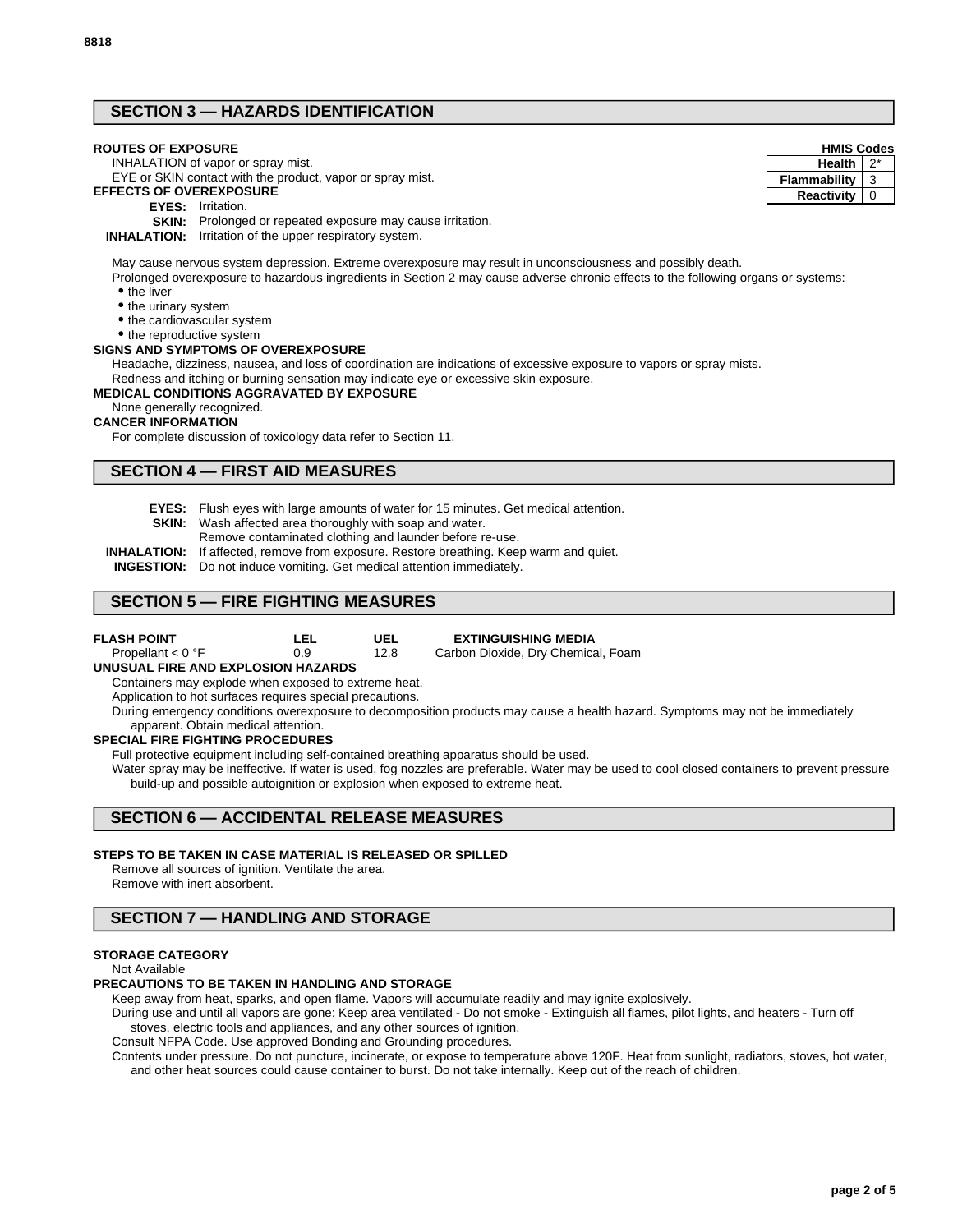# **SECTION 8 — EXPOSURE CONTROLS/PERSONAL PROTECTION**

## **PRECAUTIONS TO BE TAKEN IN USE**

Use only with adequate ventilation.

Avoid contact with skin and eyes. Avoid breathing vapor and spray mist. Wash hands after using.

This coating may contain materials classified as nuisance particulates (listed "as Dust" in Section 2) which may be present at hazardous levels only during sanding or abrading of the dried film. If no specific dusts are listed in Section 2, the applicable limits for nuisance dusts are ACGIH TLV 10 mg/m3 (total dust), 3 mg/m3 (respirable fraction), OSHA PEL 15 mg/m3 (total dust), 5 mg/m3 (respirable fraction).

## **VENTILATION**

Local exhaust preferable. General exhaust acceptable if the exposure to materials in Section 2 is maintained below applicable exposure limits. Refer to OSHA Standards 1910.94, 1910.107, 1910.108.

### **RESPIRATORY PROTECTION**

If personal exposure cannot be controlled below applicable limits by ventilation, wear a properly fitted organic vapor/particulate respirator approved by NIOSH/MSHA for protection against materials in Section 2.

When sanding or abrading the dried film, wear a dust/mist respirator approved by NIOSH/MSHA for dust which may be generated from this product, underlying paint, or the abrasive.

#### **PROTECTIVE GLOVES**

None required for normal application of aerosol products where minimal skin contact is expected. For long or repeated contact, wear chemical resistant gloves.

#### **EYE PROTECTION**

Wear safety spectacles with unperforated sideshields.

#### **OTHER PRECAUTIONS**

Intentional misuse by deliberately concentrating and inhaling the contents can be harmful or fatal.

# **SECTION 9 — PHYSICAL AND CHEMICAL PROPERTIES**

| <b>PRODUCT WEIGHT</b> 6.68 lb/gal<br><b>SPECIFIC GRAVITY 0.80</b> |     | $800$ g/l        |
|-------------------------------------------------------------------|-----|------------------|
| <b>BOILING POINT</b> <0 - 325 °F                                  |     | $<$ -18 - 162 °C |
| <b>MELTING POINT</b> Not Available                                |     |                  |
| <b>VOLATILE VOLUME</b> 86%                                        |     |                  |
| <b>EVAPORATION RATE</b> Faster than ether                         |     |                  |
| <b>VAPOR DENSITY</b> Heavier than air                             |     |                  |
| <b>SOLUBILITY IN WATER N.A.</b>                                   |     |                  |
|                                                                   | 7.0 |                  |

**VOLATILE ORGANIC COMPOUNDS (VOC Theoretical - As Packaged)** Volatile Weight 50.03% Less Water and Federally Exempt Solvents

# **SECTION 10 — STABILITY AND REACTIVITY**

**STABILITY — Stable**

**CONDITIONS TO AVOID** None known. **INCOMPATIBILITY** None known.

# **HAZARDOUS DECOMPOSITION PRODUCTS**

By fire: Carbon Dioxide, Carbon Monoxide

**HAZARDOUS POLYMERIZATION**

Will not occur

# **SECTION 11 — TOXICOLOGICAL INFORMATION**

#### **CHRONIC HEALTH HAZARDS**

Reports have associated repeated and prolonged overexposure to solvents with permanent brain and nervous system damage. Ethylbenzene is classified by IARC as possibly carcinogenic to humans (2B) based on inadequate evidence in humans and sufficient evidence in laboratory animals. Lifetime inhalation exposure of rats and mice to high ethylbenzene concentrations resulted in increases in certain types of cancer, including kidney tumors in rats and lung and liver tumors in mice. These effects were not observed in animals exposed to lower concentrations. There is no evidence that ethylbenzene causes cancer in humans.

IARC's Monograph No. 93 reports there is sufficient evidence of carcinogenicity in experimental rats exposed to titanium dioxide but inadequate evidence for carcinogenicity in humans and has assigned a Group 2B rating. In addition, the IARC summary concludes, "No significant exposure to titanium dioxide is thought to occur during the use of products in which titanium is bound to other materials, such as paint."

Carbon Black is classified by IARC as possibly carcinogenic to humans (group 2B) based on experimental animal data, however, there is insufficient evidence in humans for its carcinogenicity.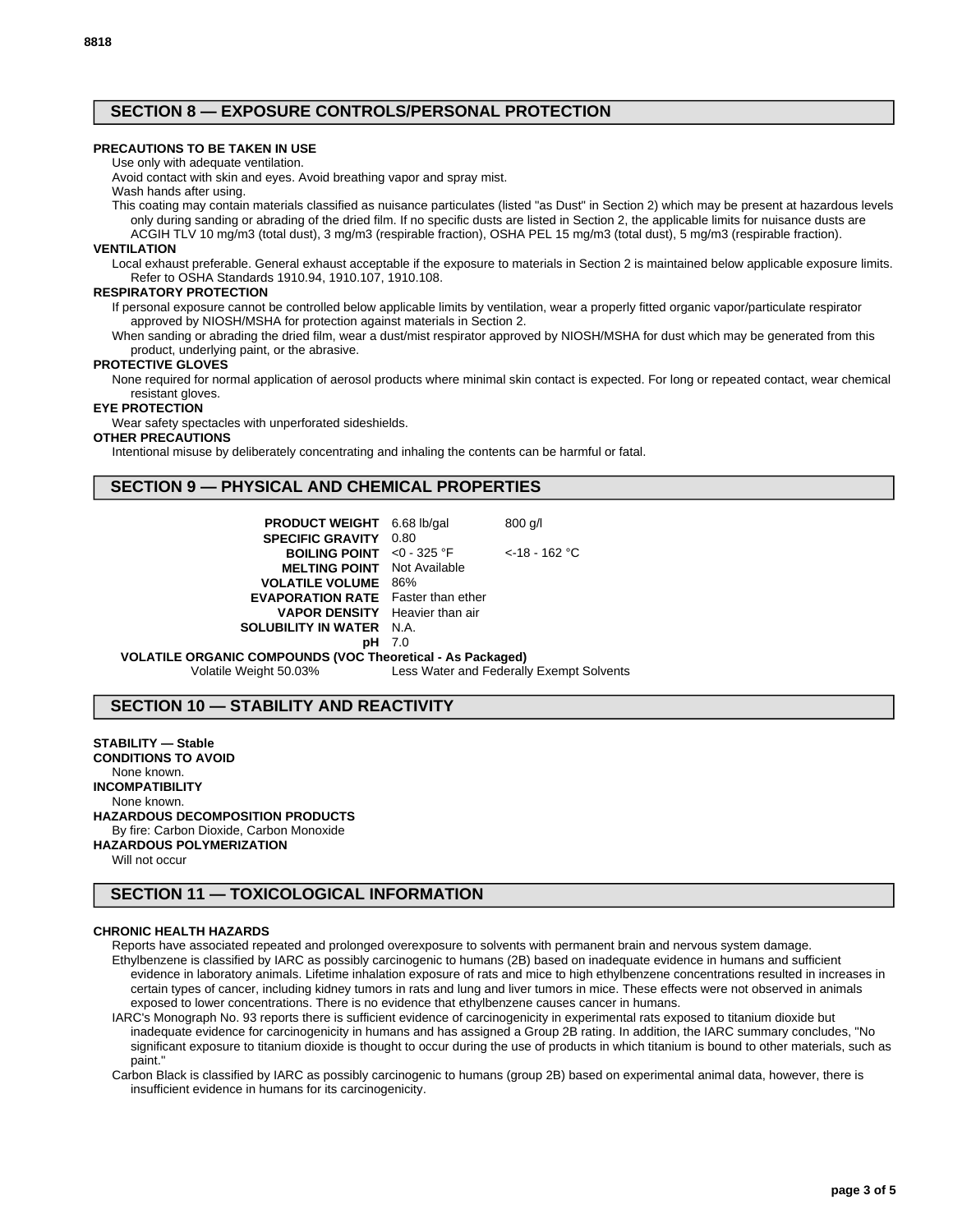| TOXICOLOGY DATA |  |
|-----------------|--|
| ---             |  |

| <b>CAS No.</b> | <b>Ingredient Name</b>  |          |     |               |  |
|----------------|-------------------------|----------|-----|---------------|--|
| 74-98-6        | Propane                 |          |     |               |  |
|                |                         | LC50 RAT | 4HR | Not Available |  |
|                |                         | LD50 RAT |     | Not Available |  |
| 106-97-8       | <b>Butane</b>           |          |     |               |  |
|                |                         | LC50 RAT | 4HR | Not Available |  |
|                |                         | LD50 RAT |     | Not Available |  |
| 64742-89-8     | V. M. & P. Naphtha      |          |     |               |  |
|                |                         | LC50 RAT | 4HR | Not Available |  |
|                |                         | LD50 RAT |     | Not Available |  |
| 108-88-3       | <b>Toluene</b>          |          |     |               |  |
|                |                         | LC50 RAT | 4HR | 4000 ppm      |  |
|                |                         | LD50 RAT |     | 5000 mg/kg    |  |
| 100-41-4       | Ethylbenzene            |          |     |               |  |
|                |                         | LC50 RAT | 4HR | Not Available |  |
|                |                         | LD50 RAT |     | 3500 mg/kg    |  |
| 1330-20-7      | <b>Xylene</b>           |          |     |               |  |
|                |                         | LC50 RAT | 4HR | 5000 ppm      |  |
|                |                         | LD50 RAT |     | 4300 mg/kg    |  |
| 67-64-1        | Acetone                 |          |     |               |  |
|                |                         | LC50 RAT | 4HR | Not Available |  |
|                |                         | LD50 RAT |     | 5800 mg/kg    |  |
| 107-87-9       | Methyl n-Propyl Ketone  |          |     |               |  |
|                |                         | LC50 RAT | 4HR | Not Available |  |
|                |                         | LD50 RAT |     | 1600 mg/kg    |  |
| 13463-67-7     | <b>Titanium Dioxide</b> |          |     |               |  |
|                |                         | LC50 RAT | 4HR | Not Available |  |
|                |                         | LD50 RAT |     | Not Available |  |
| 1333-86-4      | <b>Carbon Black</b>     |          |     |               |  |
|                |                         | LC50 RAT | 4HR | Not Available |  |
|                |                         | LD50 RAT |     | Not Available |  |
|                |                         |          |     |               |  |

# **SECTION 12 — ECOLOGICAL INFORMATION**

#### **ECOTOXICOLOGICAL INFORMATION**

No data available.

# **SECTION 13 — DISPOSAL CONSIDERATIONS**

#### **WASTE DISPOSAL METHOD**

Waste from this product may be hazardous as defined under the Resource Conservation and Recovery Act (RCRA) 40 CFR 261. Waste must be tested for ignitability to determine the applicable EPA hazardous waste numbers. Do not incinerate. Depressurize container. Dispose of in accordance with Federal, State/Provincial, and Local regulations regarding pollution.

# **SECTION 14 — TRANSPORT INFORMATION**

Multi-modal shipping descriptions are provided for informational purposes and do not consider container sizes. The presence of a shipping description for a particular mode of transport (ocean, air, etc.), does not indicate that the product is packaged suitably for that mode of transport. All packaging must be reviewed for suitability prior to shipment, and compliance with the applicable regulations is the sole responsibility of the person offering the product for transport.

#### **US Ground (DOT)**

May be classed as Consumer Commodity, ORM-D

UN1950, AEROSOLS, 2.1, LIMITED QUANTITY, (ERG#126)

## **Canada (TDG)**

May be classed as Consumer Commodity, ORM-D

UN1950, AEROSOLS, CLASS 2.1, LIMITED QUANTITY, (ERG#126)

**IMO**

May be shipped as Limited Quantity

UN1950, AEROSOLS, CLASS 2.1, LIMITED QUANTITY, EmS F-D, S-U, ADR (D)

# **IATA/ICAO**

UN1950, AEROSOLS, FLAMMABLE, 2.1, LIMITED QUANTITY